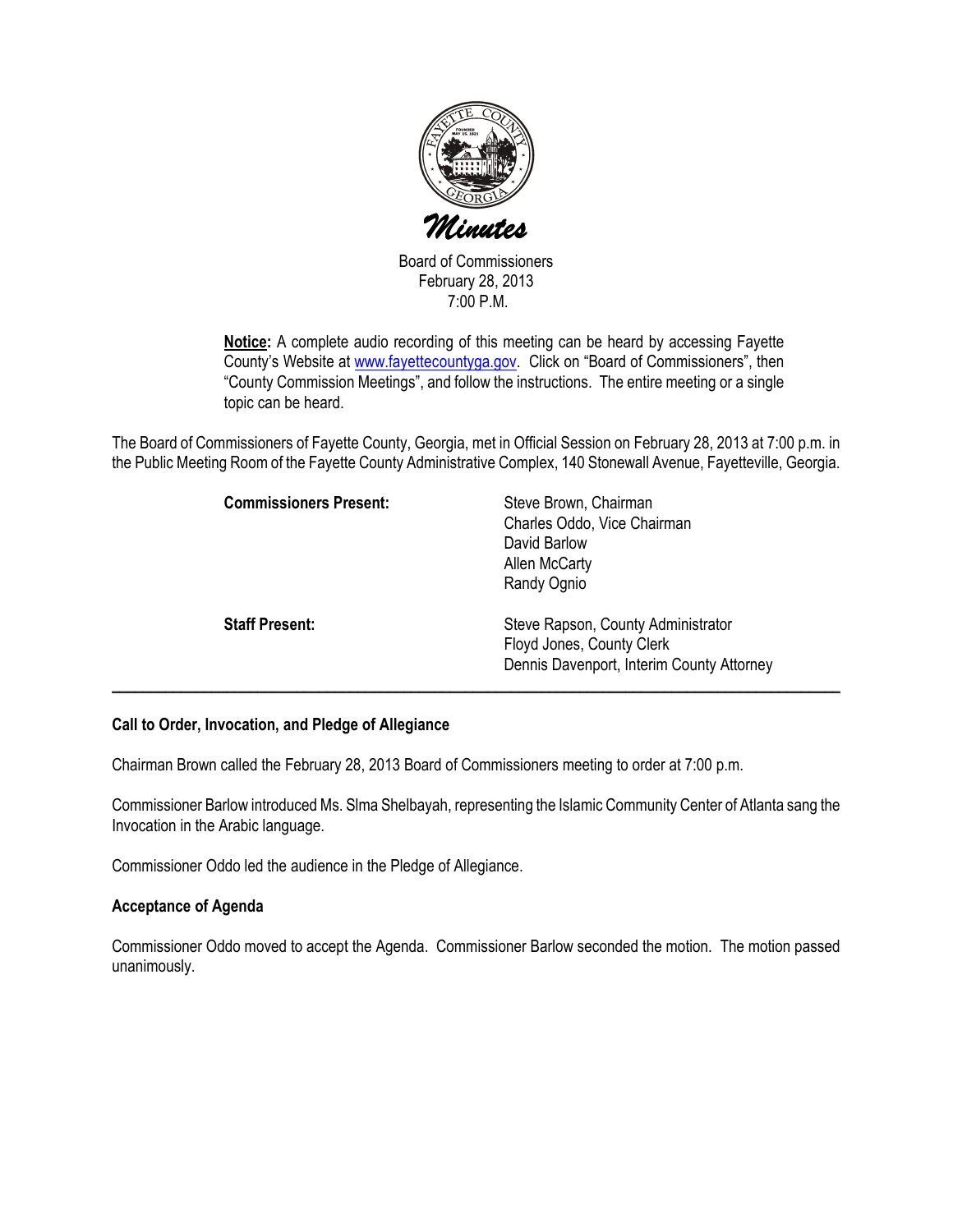#### PRESENTATION / RECOGNITION:

#### 1. Proclamation of March 7 and March 12, 2013 as "Cancer Prevention Days".

Commissioner McCarty read the proclamation for "Cancer Prevention Days". Ms. Nikki Adams, representing the American Cancer Society, spoke about cancer prevention and a study designed to learn more about cancer and its treatment. A copy of the request, identified as "Attachment 1", follows these minutes and is made an official part hereof.

#### PUBLIC HEARING:

2. Consideration of Petition 1225-12, Gregory H. Moody, Jr. and Brenda K. Moody, Owners, and Lynette M. Bowles, Agent, request to rezone 2.49 acres from A-R: Agricultural-Residential to A-R (LNS): Agricultural-Residential (Legal Nonconforming Status) to bring said property into zoning compliance. This property is located at 250 Rising Star Road and also fronts on Old Greenville Road.

Community Development Director Pete Frisina read the Introduction to Public Hearings concerning the rules on how the public hearings would proceed. A copy of Introduction to Public Hearings, identified as "Attachment 2", follows these minutes and is made an official part hereof.

Mr. Frisina introduced Petition 1225-12 to the Board.

Ms. Lynette Bowles said she and the Moody's had tried for about four years to get an illegal lot that the Moody's purchased as a foreclosure property to be recognized as a legal nonconforming lot. She stated that the County's previous attorney, and that Mr. Frisina and Mr. Dennis Dutton had worked hard on the problem. She said all the papers were signed, and that the Moody's paid a large sum of money to have the property rezoned. She stated that if something catastrophic happened to the house, and irrespective of the fact that they pay insurance and property taxes, it cannot be rebuilt. She said the family is upside-down on the loan but intends to stay at the property. She pointed out that the County has worked hard at this issue, and she petitioned the Board to please bring the property into some kind of legal standard or compliance.

Mr. Greg Moody said he worked really hard on the property and it bothered him tremendously to know that his property is an illegal lot or a nonconforming lot. He said all the family wanted to do was to bring the lot back into conformity. He said it would remove a stress off of him to know that the property was made correct, and he said he would appreciate it if the Board could make that happen.

Ms. Bowles added that the property is a nightmare in its current status. She said the people who owned the property before have passed away, there is no recourse, and that their hope was in the Board. Mr. Moody said he bought the house "as is", but that he had no prior knowledge of problems with the property when he bought it.

Mrs. Brenda Moody read her comments to the Board. She spoke about how she and her family are proud to live in Fayetteville, about Mr. Moody's personal character, and about how they live, work and worship in Fayette County. She said the family wants to live in peace but that they are deprived of peace since they know if disaster occurs to their house and they will be unable to rebuild. She said it was the County's lawyer who helped write the by-law to help them fix the problem, and that the citizens and staff of Fayette County who helped research for years the information that had led to the opportunity for them to stand up before the Board.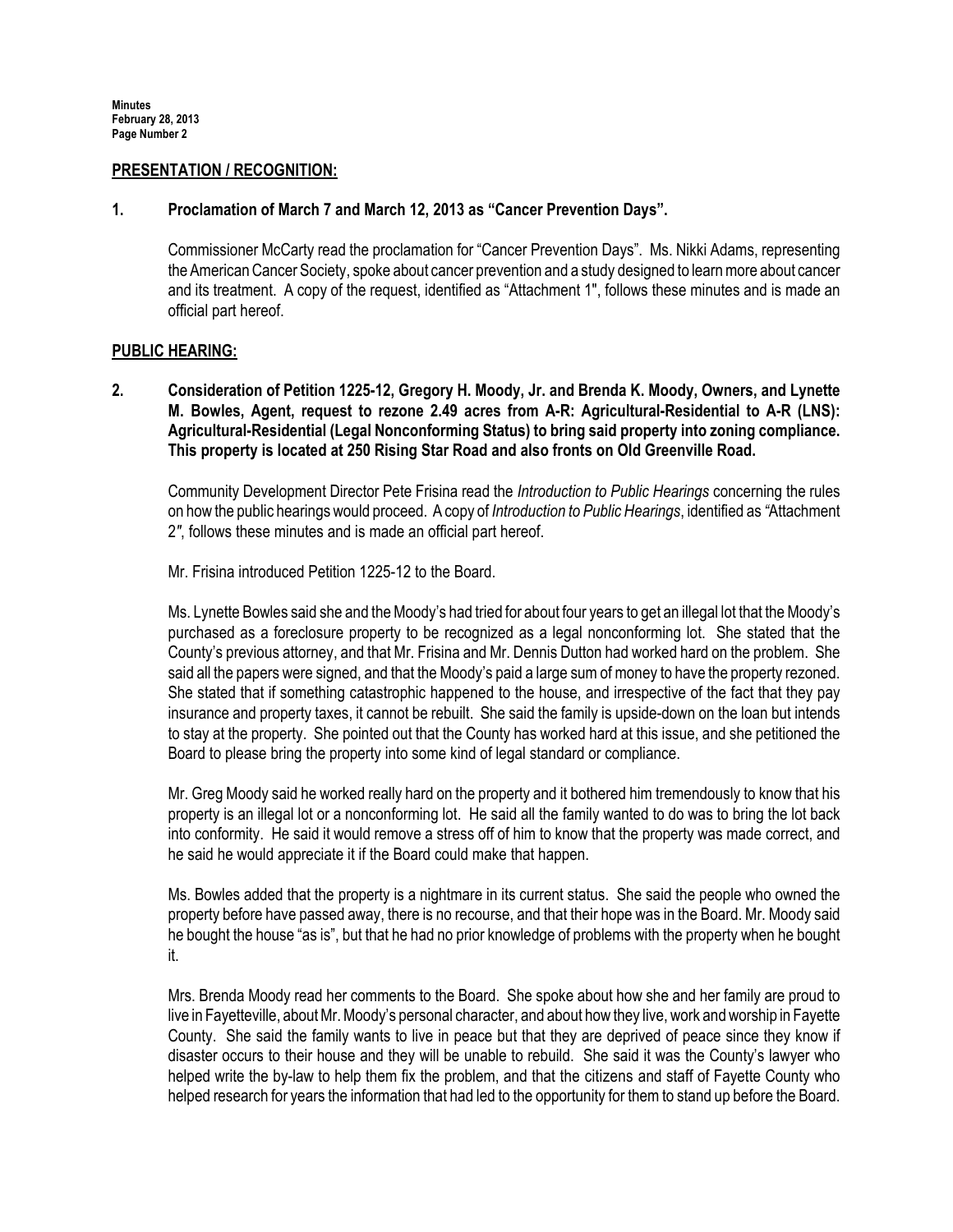She asked the Board to not allow anything to jeopardize her family's opportunity to have peace and asked for the Board to vote "yes" on behalf of the family. She closed saying the family did not plan on leaving, that the family could have just walked away from the property, but that her husband lives by a motto: "a man is as good as his name.

No one else spoke in favor of or in opposition to this request.

Interim County Attorney Dennis Davenport provided a legal analysis of the request for the Board's consideration.

Chairman Brown stated that when the County looked at creating a Legal Nonconforming Status, he was in opposition to it. He said his opposition was based on "very solid reasons on the County's behalf and on behalf of the citizens of the County." He explained that once the County creates this type of status, it would just create more and more problems. He said there are some things the Board is bound to do [such as] enforcing the ordinances and making sure people comply with the law. He explained that there are other things that are destined to be in the civil courts, and that it is not the responsibility of the Board of Commissioners to settle those types of problems. He stated that if the Board got into the business of settling individual disputes related to contractual land purchases and other purchases, the Board would be bogged down and it would set precedence that it would later regret, and that it would invite other property owners who have no compelling case while binding the Board to do what those property owners want. Chairman Brown continued that what he was doing was not joyful, but was with a heavy heart, since what was stated about the Moody's was true and since they thought they were getting an honest purchase. Chairman Brown made a motion in the form of a request for the Board to deny the petition based on not meeting the application of item number one (1) listed in the ordinance and to refund any application fees to the Moody's that they may have paid to the County in asking for this petition. Commissioner Oddo seconded the motion.

Commissioner Barlow said it was enjoyable to have the Moody's come to the meeting and to "use the Lord as your guiding light." He said it was true that what you put your hands to "do it as unto the Lord." He said it was also true that "a good name is worth more than silver and gold" and he predicted that their good name will continue regardless of how the Board voted. He encouraged the Moody's to look to the Lord, and said God would raise them up and use them as an example to the Fayette community. He said he felt their hearts, and that they were precious.

Commissioner Oddo said he has been where the Moody's are. He said this issue has been a very difficult one for him, and that this issue has been in the back of his mind since it came up on how to do the right thing. He continued that if he could vote with his heart that there would be no question, but that he had to vote with his head and he had to consider all of the possible scenarios that he could think of. He said the issues do not involve only the Moody's but it involves all of the people, and he asked what would happen if a precedent is set. He said, rightly or wrongly, the Board was trying to maintain a certain way of life in Fayette County. He said he was worried about changing the entire zoning method in Fayette County to take care of a situation that the Moody's had nothing to do with. He said he could not think of a worse situation than what the Moody's were in, but he had to think of everybody else as well and how to manage the County going forward. He said he felt for the Moody's, but that he did not think this was the way to solve the problem.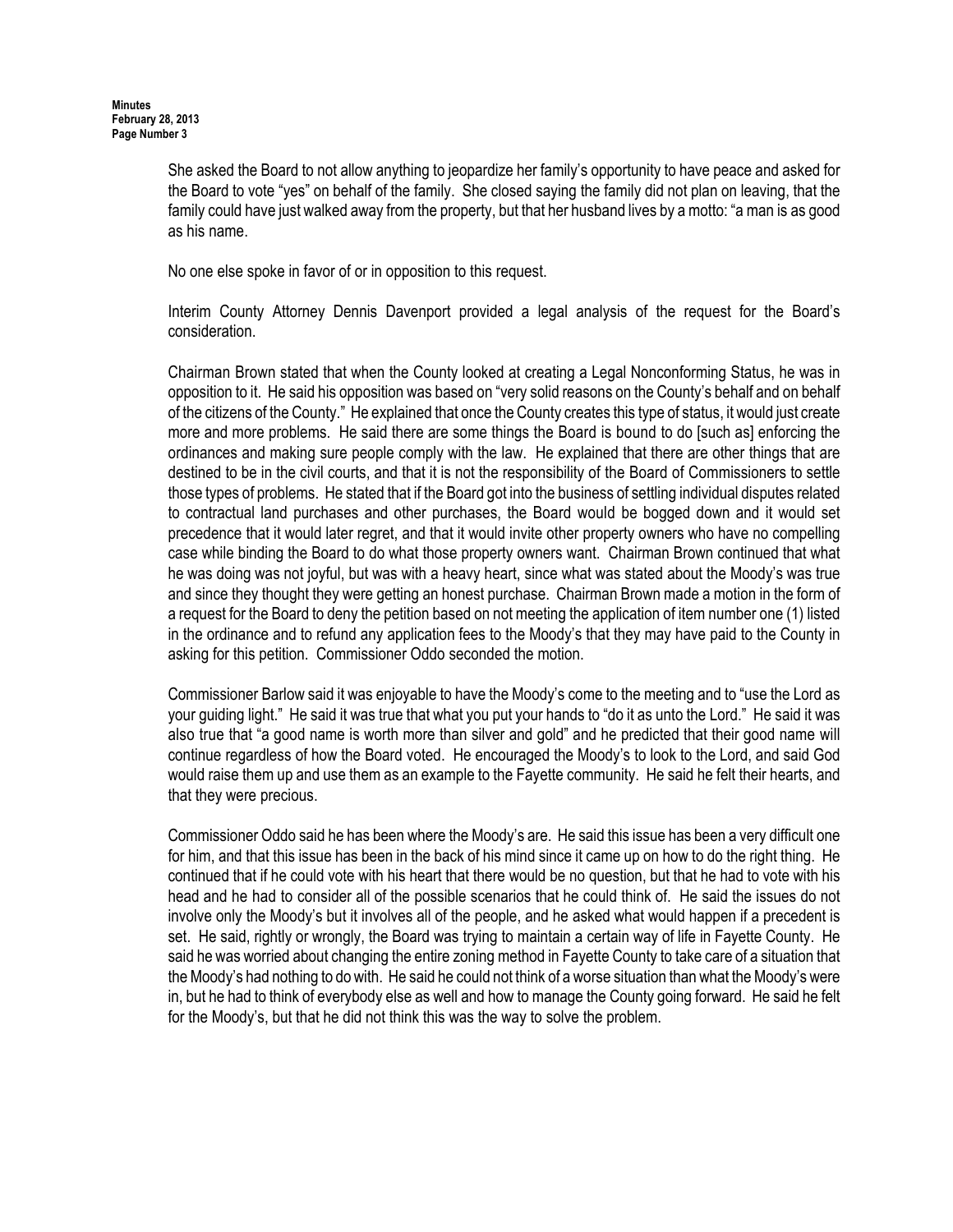Commissioner Ognio agreed with Commissioner Oddo. He said the entire Board felt for the Moody's and have been in similar situations where something went wrong. He said if the Board could vote with their heart they would vote one way, but there were legalities and other issues. He hoped the Moody's would hang in there and see if a solution could be found.

Commissioner Barlow added that he wanted to remind the people that when they were elected they took an oath the day they were sworn in to uphold the laws and ordinances of the county and of the United States of America. He said the Board has to uphold the laws and ordinances, regardless of how they personally feel.

The motion to deny Petition 1225-12 based on not meeting the application of Item Number One (1) listed in the Ordinance, and that the County refund any application fees to the Moody's that they may have paid to the County in asking for the petition passed 4-0-1 with Commissioner McCarty abstaining from the vote. A copy of the request, identified as "Attachment 3", follows these minutes and is made an official part hereof.

3. Consideration of Petition 1226-13, Pauline D. Boyd, Owner, and James Babb, Agent, request to rezone property from A-R: Agricultural-Residential to R-70: Single-Family Residential District to develop one (1) single-family dwelling lot. This property consists of 2.17 acres located in Land Lot 19 of the  $9<sup>th</sup>$ District and fronts on Barsi Point.

Community Development Director Pete Frisina introduced Petition 1226-13 to the Board.

Mr. Brian Babb and Mr. James Babb spoke in favor of Petition 1226-13. No one else spoke in favor of or in opposition to the petition.

Mr. Frisina informed the Board that the petition was approved by the Planning Commission with one (1) condition. Mr. Frisina then read the following condition into the record:

That the owner / developer shall dedicate at no cost to Fayette County, via quit claim deed, 30 feet of right of way as measured from the centerline of Barsi Point prior to approval of the minor subdivision plat. Said dedication area shall be shown on the minor subdivision plat. Condition is to ensure provision of adequate right of way.

Chairman Brown moved to approve Petition 1226-13 with one condition as read by Mr. Frisina. Commissioner Barlow seconded the motion. Interim County Attorney Davenport asked if the applicant was okay with the condition as presented. The applicant stated that he was. Commissioner Oddo asked if the application conformed to the Land Use Plan, and Mr. Frisina replied that it did.

The motion to approve Petition 1226-13 with one condition as read by Mr. Frisina passed unanimously. A copy of the request, identified as "Attachment 4", follows these minutes and is made an official part hereof.

4. Consideration of Petition No. 1227-13, D. Michael Travis and Linda H. Travis, Owners, and Alvin Williams, Agent, request to rezone property from R-40: Single-Family Residential District to G-B: General Business to develop a Movie and TV Production Studio. This property consists of 24.03 acres located in Land Lot 198 of the 13<sup>th</sup> District and fronts on S.R. 138.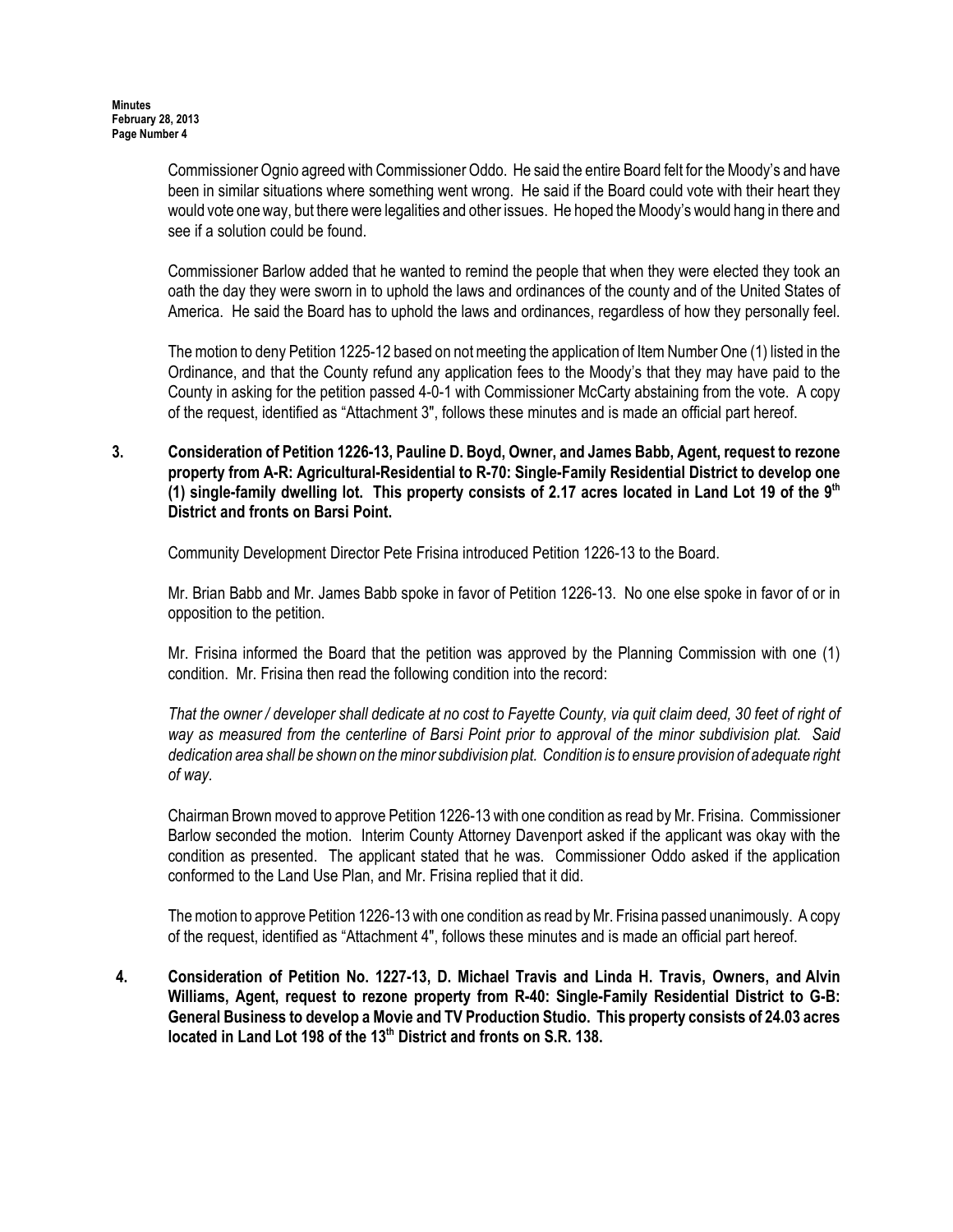Community Development Director Pete Frisina introduced Petition 1227-13 to the Board.

Mr. Alvin Williams spoke in favor of Petition 1227-13.

Mr. David Brill, President of the North Fayette Community Association, spoke in favor of Petition 1227-13. He also thanked the Planning and Zoning staff for their work in presenting an ordinance that allows for and protects from this type of use.

No one else spoke in favor of or in opposition to this request.

Mr. Frisina read the following condition into the record:

The owner / developer connects the development to the Fayette County Water System for fire protection as required by the Fire Marshal.

Chairman Brown moved to approve Petition 1227-13 with one condition. Commissioner Barlow seconded the motion.

Chairman Brown said he agreed with Mr. Brill, and he said this was an area where "we really did it right." He said he was very proud of the County, of the land owners, and the applicant. He said they took the community's concerns into consideration, attended a lot of association meetings, especially in the North Fayette Community area, and staff was receptive to the views of the individuals who live in the area. He said staff crafted a specific ordinance that met both the applicant's needs and served to protect the citizens living in the area. He thought it was a great effort all around since everyone pitched in from the citizens to the staff to the applicant. He wished they could all go that well.

Commissioner Barlow thanked Mr. Williams for his patience, and he thanked the county staff for not giving up. He commented on Mr. William's patience and courtesy, and thanked him for it.

Interim County Attorney Davenport asked the applicant if he was okay with the condition as read. Mr. Williams replied that he was okay with the condition as read.

The motion to approve Petition 1227-13 with one condition passed unanimously. A copy of the request, identified as "Attachment 5", follows these minutes and is made an official part hereof.

# PUBLIC COMMENT:

Lee Hearn: Mr. Lee Hearn spoke about the LOST agreement that the Board approved, saying Fayette County would lose \$150,000 per year in LOST revenue. He asked which programs would have to be cut due to the agreed upon shortfall. He stated that the LOST agreement was a poor deal for Fayette County's taxpayers. He questioned how the County Attorney selection process was concerning to him. He asked how the process worked for the selection of Mr. Davenport as the Interim Attorney, and he questioned how Mr. Davenport could represent both Fayette County and the Town of Tyrone since he serves as the attorney for the Town of Tyrone. He asked if there was an advertisement for a permanent attorney. He commented on the Jail Committee and how members were selected to sit on the committee. He asked if the Board intended to finish the West Fayetteville Bypass, about what policies have been put into place to govern the upcoming budget process, how the Count would handle declining revenue. He spoke about the Ethics Ordinance saying the goal was to prevent Commissioners from giving day to day instructions to staff since it is the job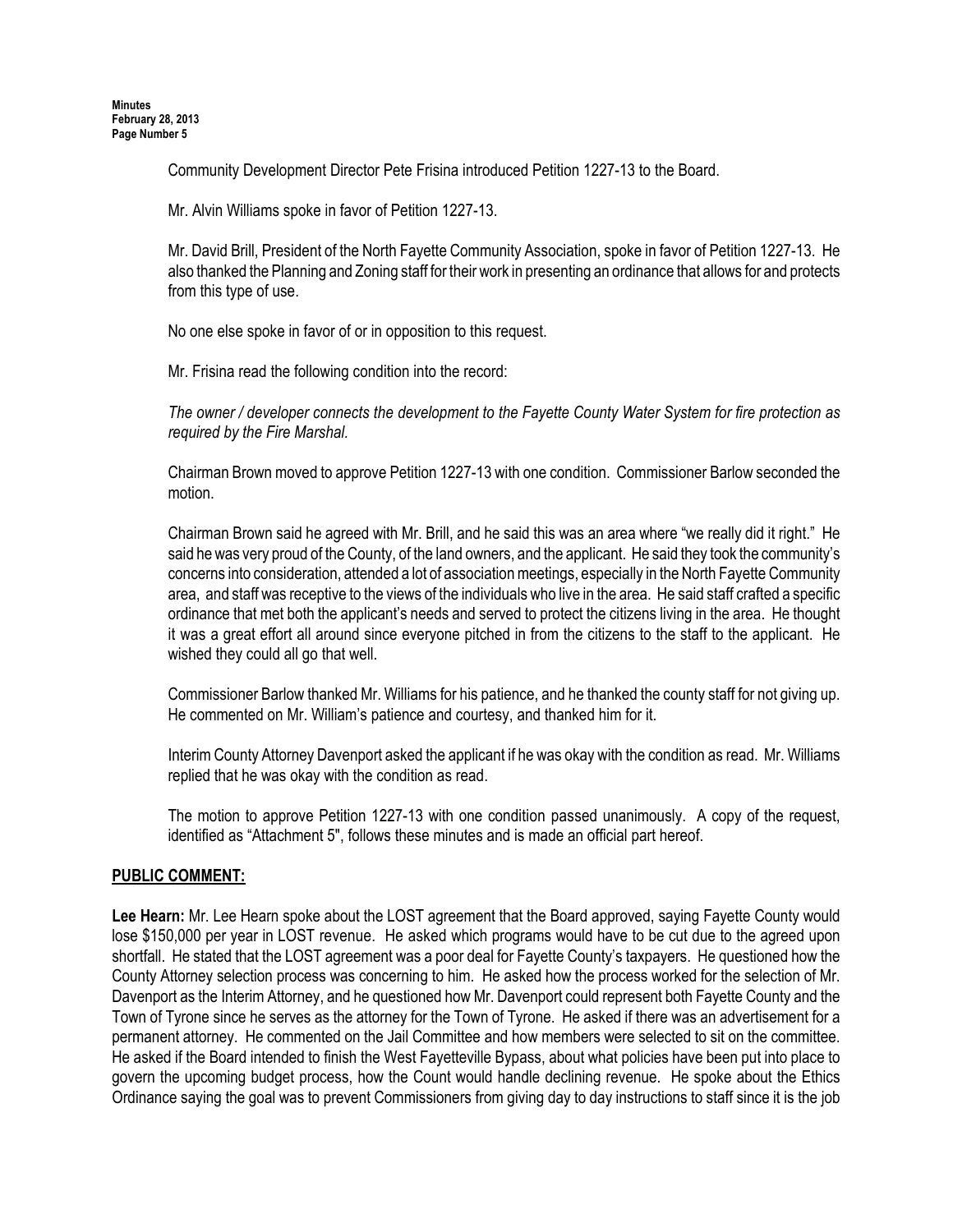of the County Administrator to direct staff. He said the Board needed to be a policy making board and it needed to let the County Administrator direct the day-to-day operations of the County. He thanked the Board for an opportunity to speak, and he closed saying "Expect to see me often."

Andy Range: Mr. Andy Range said he noticed that between the addresses of 195 and 337 Adams Road that there are no fire hydrants. He explained that it meant there are about sixteen houses in that stretch and if there was a fire those houses could be in trouble. He continued that there are areas along Tyrone Road where there are no houses but with fire hydrants on both sides of the road. He asked the County to look at the issue. Chairman Brown stated staff would review and there would be an explanation at the next Board meeting.

# CONSENT:

Chairman Brown asked to remove Consent Agenda Item 7 from the Consent Agenda for discussion. Commissioner Ognio asked to remove Consent Agenda Items 5-6 from the Consent Agenda for discussion.

Commissioner Oddo moved to approve Consent Agenda Items 8-10. Commissioner Barlow seconded the motion. No discussion followed. The motion passed unanimously.

5. Approval of staff's recommendation to adopt Resolution 2013-02 imposing a Wireless Enhanced 911 Charge upon each wireless telecommunications connection subscribed to by subscribers whose billing address is within the jurisdiction of Fayette County, Georgia at a rate of \$1.50 per month per wireless connection.

Commissioner Ognio said everyone wants 911 services, and it was known that E-911 needs money. He said he had an issue with fees since he felt that the government was created to be tax-based and the citizens have more control over taxes than they do fees. He acknowledged that the citizens probably would not pass an increase as a tax'; making this issue very hard for him. Still, he said money was needed for the needed E-911 services.

Commissioner Oddo moved to approve Consent Agenda Item 5. Commissioner Barlow seconded the motion.

Chairman Brown stated that his comment applied to both Consent Items 5 and 6, and that the County has a lot of mandates put on it by the federal government, Federal Communications Commission regulations, and other requirements that must be met to provide an E-911 service. He said this was actually one of the few mandates where they gave the County an ability to pay for it.

County Administrator Rapson noted that this was for a system that was capable of identifying, wirelessly, what the billing location is and where the caller physically is. He said it was a Tier II equipment type charge under discussion, and that the fee would not be implemented until the end of June.

Commissioner Oddo said he was philosophically very close to what Commissioner Ognio was saying, and that it was a tough decision to make since he is not a "fee type person". He said it was like "what hand is taking the money out of my pocket". He then told of a time when he had to call 911. He said it was a tough choice, but Fayette County has a fantastic system that needs to be maintained, and that the money would be designated for E-911.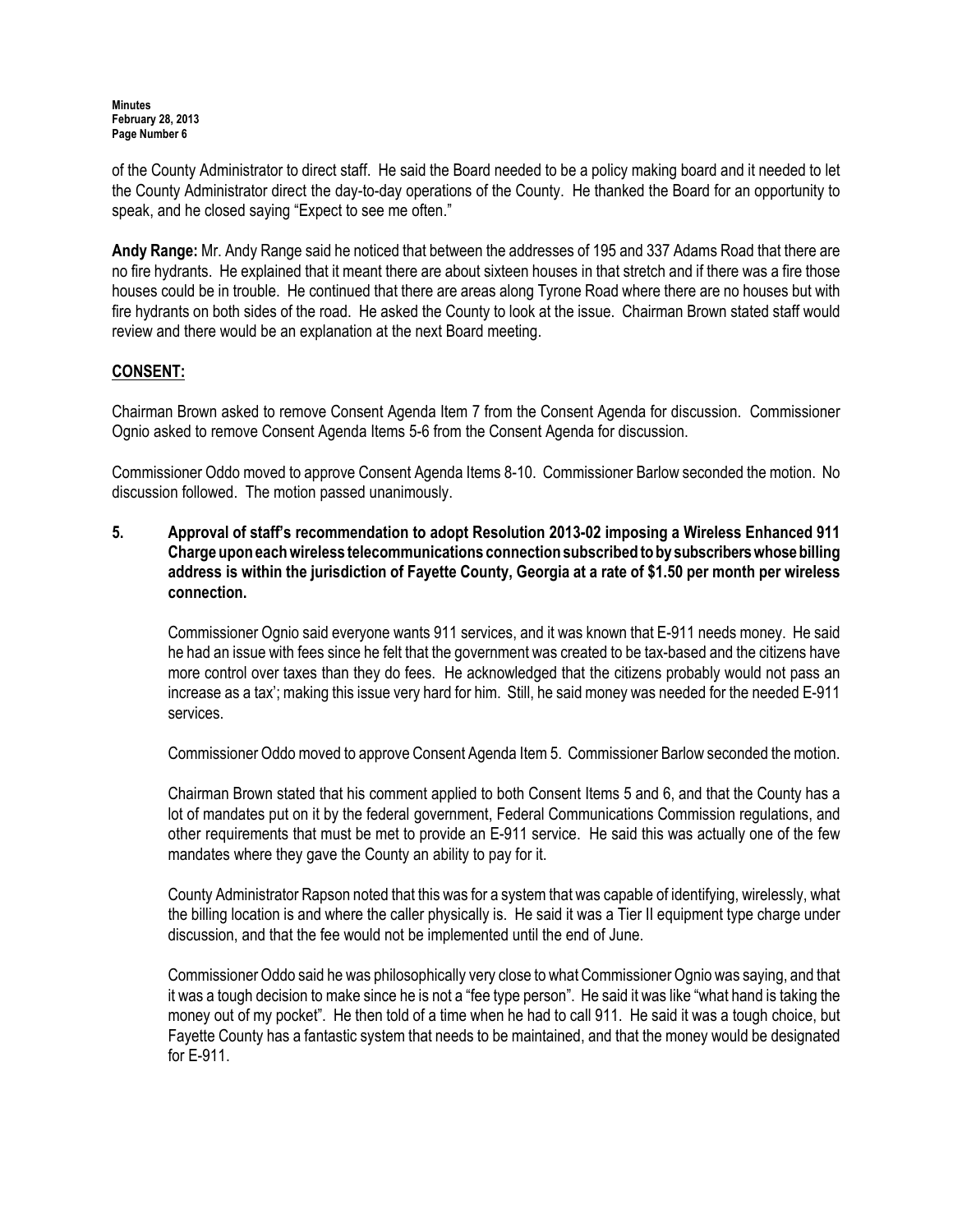An unidentified member from the audience asked if a person has both a land line and a cell phone, would that person be billed twice. The Board replied that the person would be billed twice.

The motion to approve Consent Agenda Item 5 passed 4-1 with Commissioner McCarty voting in opposition. A copy of the request and Resolution 2013-02, identified as "Attachment 6", follow these minutes and are made an official part hereof.

### 6. Approval of staff's recommendation to adopt Resolution 2013-03 imposing a 911 charge for Voice over Internet Protocol (VOIP) Services subscribed to by subscribers whose billing addresses are within the jurisdiction of Fayette County, Georgia, at a rate of \$1.50 per month per VOIP subscriber.

Commissioner Ognio said he had the same opinion on this item as he did for Consent Agenda Item 5. He stated that VOIP is up and coming, but he still had reservations about imposing fees.

Commissioner Ognio moved to approve Consent Agenda Item 6. Commissioner Barlow seconded the motion.

Chairman Brown said he has VOIP, that he has had it for over eleven years, and that he has not been paying the fee because he has not had a land line for eleven years. He said everyone has been paying for his E-911 service, and he thanked them for the past eleven years. He said he now has the opportunity to start paying into the system which is fair and adequate to do. He said he appreciated having an ambulance or a police car show up at his front door whenever he dials, and to have them come very quickly. He thanked the cities and county for working in relation to the E-911 system, and that there was a very equitable E-911 agreement between the jurisdictions last year.

 The motion to approve Consent Agenda Item 6 passed 4-1 with Commissioner McCarty voting in opposition. A copy of the request and Resolution 2013-03, identified as "Attachment 7", follows these minutes and are made an official part hereof.

## 7. Approval of Chairman Brown's recommendation to adopt Resolution 2013-04 supporting State Ethics Reform.

Chairman Brown said Resolution 2013-04 was an aggressive resolution in favor of Ethics Reform in the State Legislature. He credited State Senator Josh McKoon, who is in the 3<sup>rd</sup> Congressional District. He said Senator McKoon has bravely taken on the Ethics Reform issue almost single-handedly in the legislature. He said when you take all the people in the Senate and all the people in the House in last year's session, and take the number of people who stood up for ethics, you could count them all on one hand. He explained that Senator McKoon was the one who led the fight, and because of his efforts the legislature now has to take notice and the Governor and Speaker are acting. He pointed out that the voters also should be credited because during the summer referendum of 2012 there was a question on both the Democrat and Republican ballots asking voters if they were in favor of caps on lobbying gifts and in favor of ethics reform. He reported that the overwhelming majority of Fayette County citizens and Georgians voted in favor of the caps and the ethics reform. He thanked the people of Fayette County for forcing the issue and thanked Senator McKoon for taking a bold stand "very much on his own and sticking up for the little guys."

Chairman Brown moved to adopt Resolution 2013-04. Commissioners Oddo and McCarty seconded the motion. No discussion followed. The motion passed unanimously. A copy of the request and Resolution 2013- 04, identified as 'Attachment 8", follow these minutes and are made an official part hereof.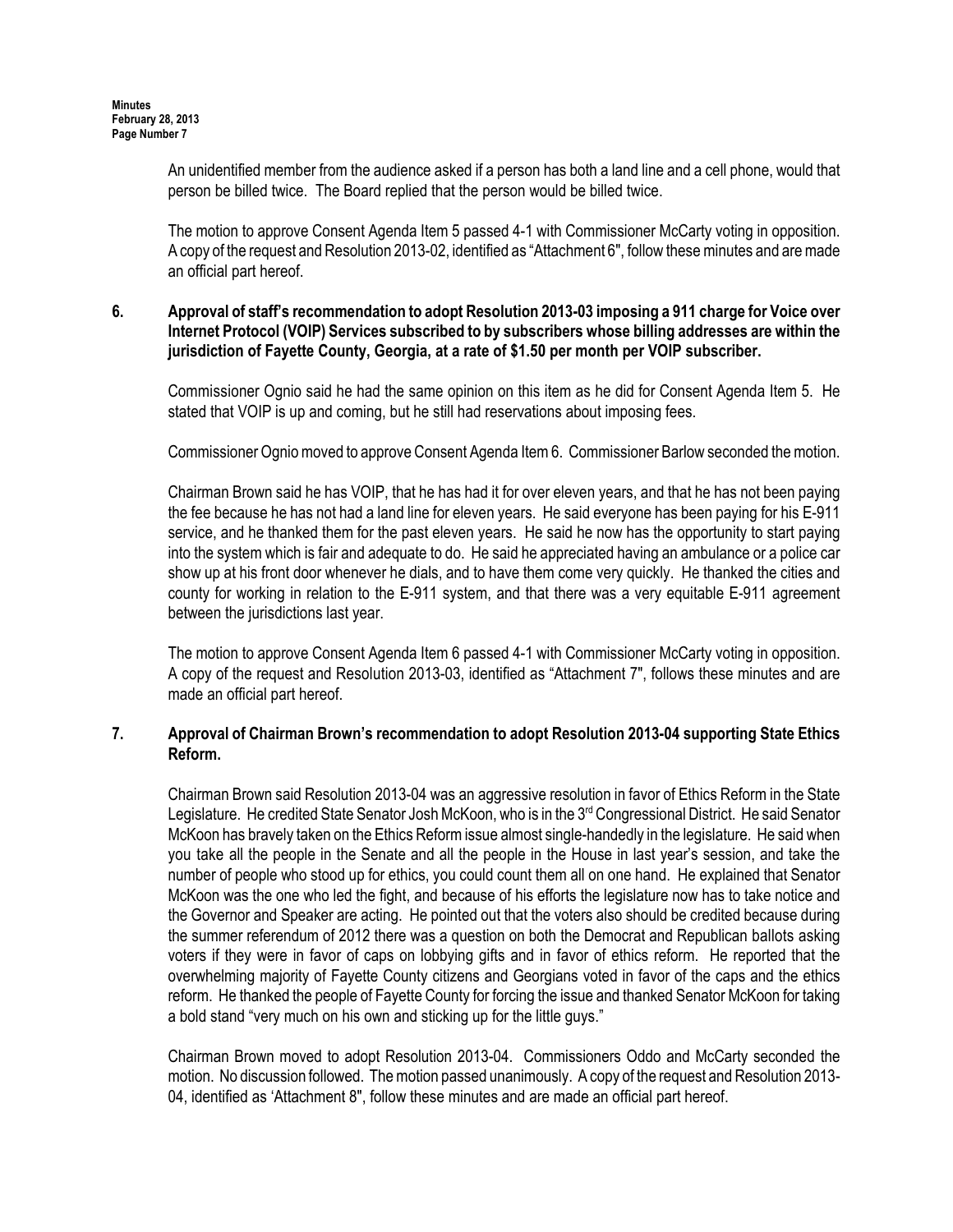- 8. Approval of staff's recommendation to enter into an Intergovernmental Agreement with the Fayette County School District, the City of Peachtree City, the City of Fayetteville, the Town of Tyrone, and the Town of Brooks to establish the methodology for collecting and distributing ad valorem taxes and the new Title Ad Valorem Tax (TAVT); along with other procedures. A copy of the request and Intergovernmental Agreement, identified as "Attachment 9", follow these minutes and are made an official part hereof.
- 9. Approval of the County Administrator's request for authorization to sign an agreement between Fayette County, Georgia and Comcast Cable Communications Management for installation, operation, and maintenance by Comcast Cable, at Comcast's sole cost and expense, of cable and other equipment, to provide communications service to Fayette Senior Services. A copy of the request and authorized agreement, identified as "Attachment 10", follow these minutes and are made an official part hereof.
- 10. Approval of the February 13, 2013 Board of Commissioners Stormwater Town Hall Meeting Minutes and the February 14, 2013 Board of Commissioners Meeting Minutes.

## ADMINISTRATOR'S REPORTS:

Appointment of Commissioner to Review Applications filling an Open Position on the Ethics Board: County Administrator Rapson informed the Board that there is a vacancy associated with the Ethics Board in regard to the alternate position, that the opening has been advertised per the Board's policy. He asked the Chairman to appoint someone to look at the applications and go through the interview process. Chairman Brown appointed Vice Chairman Oddo to review the applications for the Ethics Board.

Reconcilement of the Early Retirement Initiative Program: County Administrator Rapson said he completed the reconcilement of the Early Retirement Initiative Program (ERIP) that occurred in 2012. He said thirty-two employees elected to participate with ERIP in June 2012, and that he provided an analysis to each Commissioner with regards to abolishing 21 positions. He said ten of the positions were associated with the ERIP and nine others were existing vacancies. He added there were two other positions that were never funded as part of the budget. He said the abolishment and reductions will be implemented as part of the 2014 Budget and it will offset the salaries and benefits by approximately two million dollars. He said the ERIP was advertised as saving the County millions of dollars, and that the abolishment would make the savings a reality.

Update on Medical Plan: County Administrator Rapson said he had fascinating information on the medical plan and staff would probably bring a recommendation to the Board by March 14, 2013 in regards to what the plan is. He said the current plan is costing Fayette County millions of dollars and this recommendation should offset the shortfalls that will be experienced this year similar to the \$1.8 million dollar shortfall experienced last year.

Response to Mr. Hearn's Comments: County Administrator Rapson commented on a couple of statements Mr. Hearn made during public comment. Concerning the LOST agreement, Mr. Rapson explained it was an equitable agreement that was made with all the cities; meaning every single city in Fayette County. He said the agreement did not cost Fayette County \$1.5 million, explaining it did cost Fayette County any money from year to year. He stated that Local Option Sales Tax grows annually by about 2  $\frac{1}{2}$ -3% per year, and the County ratcheted back to get to the 48.5% over a five-year phase in. He said next year, instead of having a 2% or 3% increase in LOST, the County will experience a 2% increase. Mr. Rapson pointed out that the Board approved Consent Agenda Item 8 and he said it is absolutely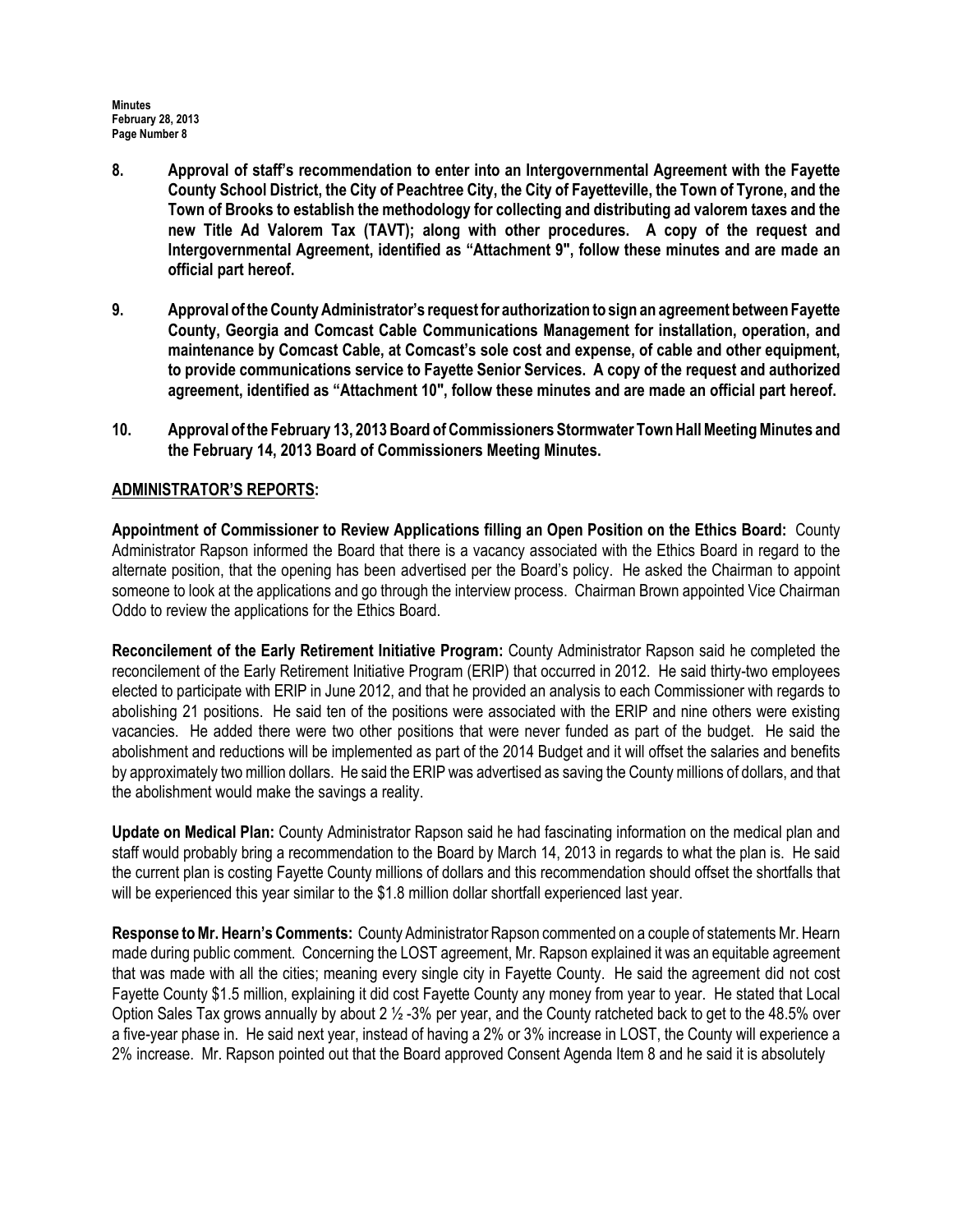correct that Mr. Davenport is the attorney for the Town of Tyrone. He explained that was why the Board appointed a special attorney, Don Comer, to do the Intergovernmental Agreement. He closed saying his relationship with the Board of Commissioners is just great, but he appreciated Mr. Hearn for checking in.

# ATTORNEY'S REPORTS:

Planning Commission to Reconsider Legal Non Conforming Lot Status in the Zoning Ordinance: Interim County Attorney Dennis Davenport said that, based on the work he performed on the Legal Non-Conforming Status (LNS) part of the Zoning Ordinance, the Board may want to consider providing direction to the Planning Commission to have them reconsider whether or not LNS should remain in the zoning ordinance at their next available meeting. Chairman Brown replied that this issue would be placed on the upcoming agenda for a formal vote.

Notification of Executive Session: Interim County Attorney Dennis Davenport notified the Board that Land Acquisition, Pending Litigation, and Personnel needed to be discussed in Executive Session.

## COMMISSIONERS' REPORTS:

Commissioner Barlow: Commissioner Barlow thanked the audience for coming to the meeting. He thanked Ms. Shelbayah for offering the Invocation.

Commissioner Oddo: Commissioner Oddo also thanked the audience for attending the meeting.

Chairman Brown: Chairman Brown replied to the issues Mr. Hearn spoke about. He said the LOST agreement was exactly how County Administrator Rapson said. He said as someone who negotiated the LOST agreement on behalf of the cities ten years ago, he could tell the citizens that the cities had an agreement rammed down their throats and the cities were in fact 50% of the population at that time. He continued that the populations of Fayetteville and Tyrone have grown during the ten years since the last LOST agreement was implemented, and LOST is based off population. He said the current Board of Commissioners has agreed that the County and the cities are "all in this together" and the County worked with the cities with an agreement that no one would be dead on the table after the deal was done. Concerning Authorities, Boards, and Commissions, Chairman Brown agreed that he has adamantly been saying that the County needs to have an interview process and an application process for those bodies, and that every position that the current Board has appointed has gone through the interview process with a public release. He said that during his previous two years on the Board and for the duration of Mr. Hearn's time on the Board, there was no citizens' committee appointed "because they didn't care enough about the citizens to appoint a citizen's committee." Chairman Brown said the current Board wants to hear from the citizens. He continued that he went to the Board, asked permission during a public meeting to create the committee, and it is a very diverse group of citizens with multiple talents who live across Fayette County. He said the Board was put together to address a problem with the jail and how to house inmates in the future. He said there would be maybe three or four meetings in total, and the difference between the Jail Committee and other committees and authorities is that the other committees and authorities are long-term bodies. Chairman Brown stated that Dennis Davenport is the Interim County Attorney, and the reason the Board had to appoint an interim County Attorney was because the previous Board would not allow him and Commissioner McCarty to appoint somebody else before the end of the year. He said when the Board had its first meeting of 2013 with no County Attorney it is not in the best interest of the Board or the citizens to conduct the business without legal consultation. He said the need was to get an immediate attorney on Board, so the Board appointed an Interim County Attorney. He thanked Mr. Davenport for being the Interim County Attorney and for filling in a gap when the Board needed legal counsel. Commissioner Brown continued saying 'the man who deficit spent for four consecutive years, expenditures exceeding revenue for four consecutive years, who paved gravel roads with one house on them with your tax dollars at the same time we're laying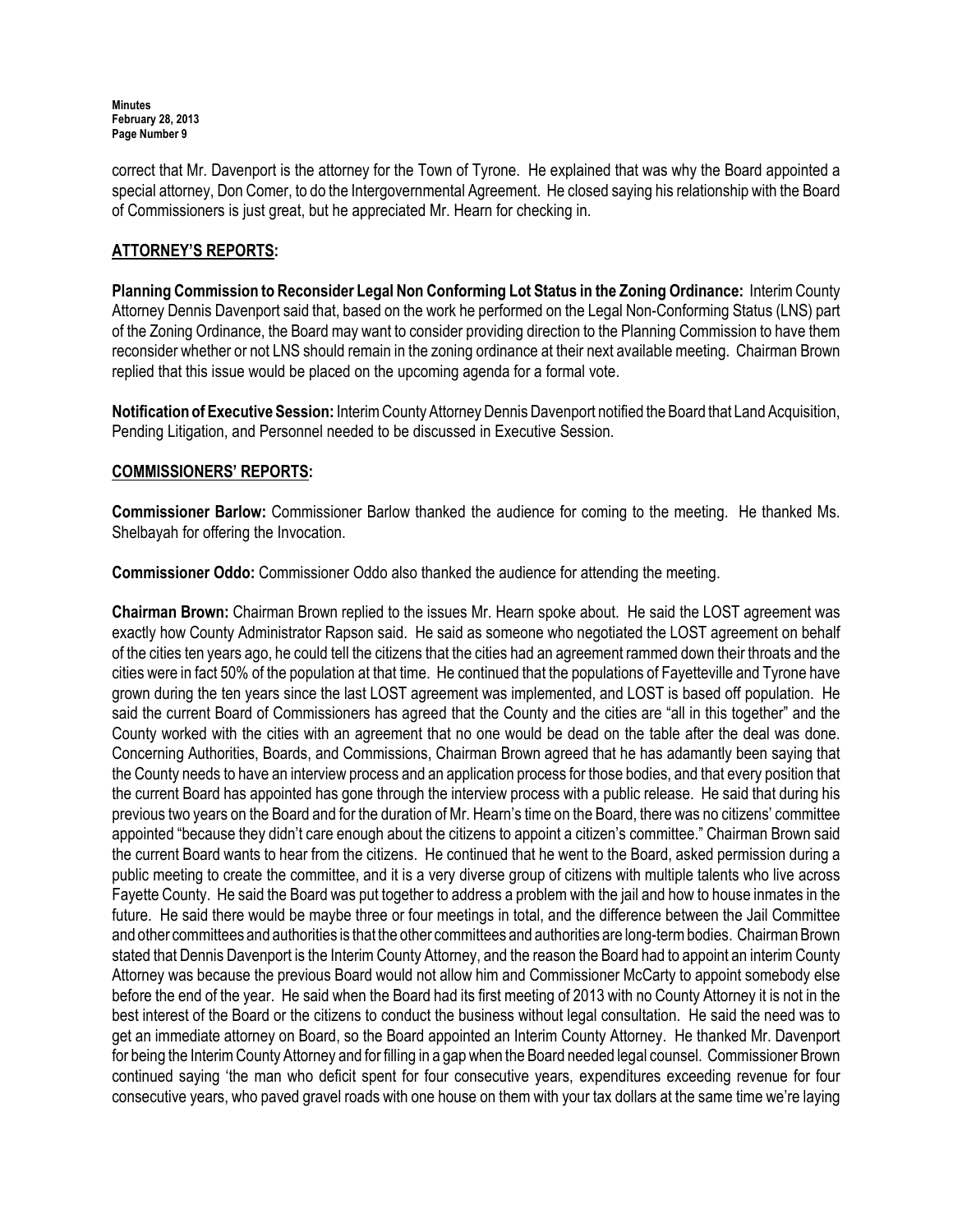off people through attrition who are doing services that are absolutely necessary to the people, I think is unconscionable." He said he did not apologize for anything that he is doing related to spending because in the Fiscal Year 2014 budget there will not be expenditures exceeding revenue. He said the Board would make necessary adjustments and if it does not then the people need to "kick our butts out of here."

Commissioner Barlow: Commissioner Barlow said that was a wonderful explanation, but he thought Mr. Hearn was just bitter that he lost his last election.

## EXECUTIVE SESSION:

Interim County Attorney informed the Board that it needed to also review the Executive Session Minutes of February 14, 2013, so there were a total of four items under consideration for Executive Session.

Land Acquisition, Pending Litigation, Personnel, and Executive Session Minutes: Chairman Brown moved to recess into Executive Session for one land acquisition item, one pending litigation item, one personnel item, and review of Executive Session Minutes. Commissioner Oddo seconded the motion. No discussion followed. The motion passed unanimously.

The Board of Commissioners recessed into Executive Session at 8:17 p.m. and returned to Official Session at 9:36 p.m.

Return to Official Session and Authorization to Sign an Executive Session Affidavit: Commissioner Ognio moved to reconvene into Regular Meeting and to authorize the Chairman to sign the Executive Session Affidavit. Commissioners Barlow and McCarty seconded the motion. No discussion followed. The motion passed unanimously. A copy of the Executive Session Affidavit, identified as "Attachment 11 ", follows these minutes and are made an official part hereof.

Personnel Matters: Chairman Brown stated that since the Compensation and Classification Schedule was not followed previously for two positions that the Board wanted to make salary adjustments for those two positions. Chairman Brown moved to increase the County Clerk's compensation to \$55,090.28 with retroactive pay dating back to July 18, 2012, to increase the Human Resources' Analyst compensation to \$47,504.18 with retroactive pay dating back to July 18, 2012, and to move Mrs. Peggy Butler to the E-911 Department to a position that will be classified at a later date. Commissioner McCarty seconded the motion. County Administrator Rapson stated he would need a salary approval for the new position in the amount of \$57,879.00 for Mrs. Butler. Chairman Brown amended his motion to include the salary approval as requested, and Commissioner McCarty seconded the motion.

The motion to increase the County Clerk's compensation to \$55,090.28 with retroactive pay dating back to July 18, 2012, to increase the Human Resources' Analyst's compensation to \$47,504.18 with retroactive pay dating back to July 18, 2012, to move Mrs. Peggy Butler to the E-911 Department to a position that will be classified at a later date, and to approve a salary of \$57,879.00 for Mrs. Butler passed unanimously.

February 14, 2013 Executive Session Minutes: Chairman Brown moved to approve the February 14, 2013 Executive Session Minutes. Commissioner Ognio seconded the motion. No discussion followed. The motion passed unanimously.